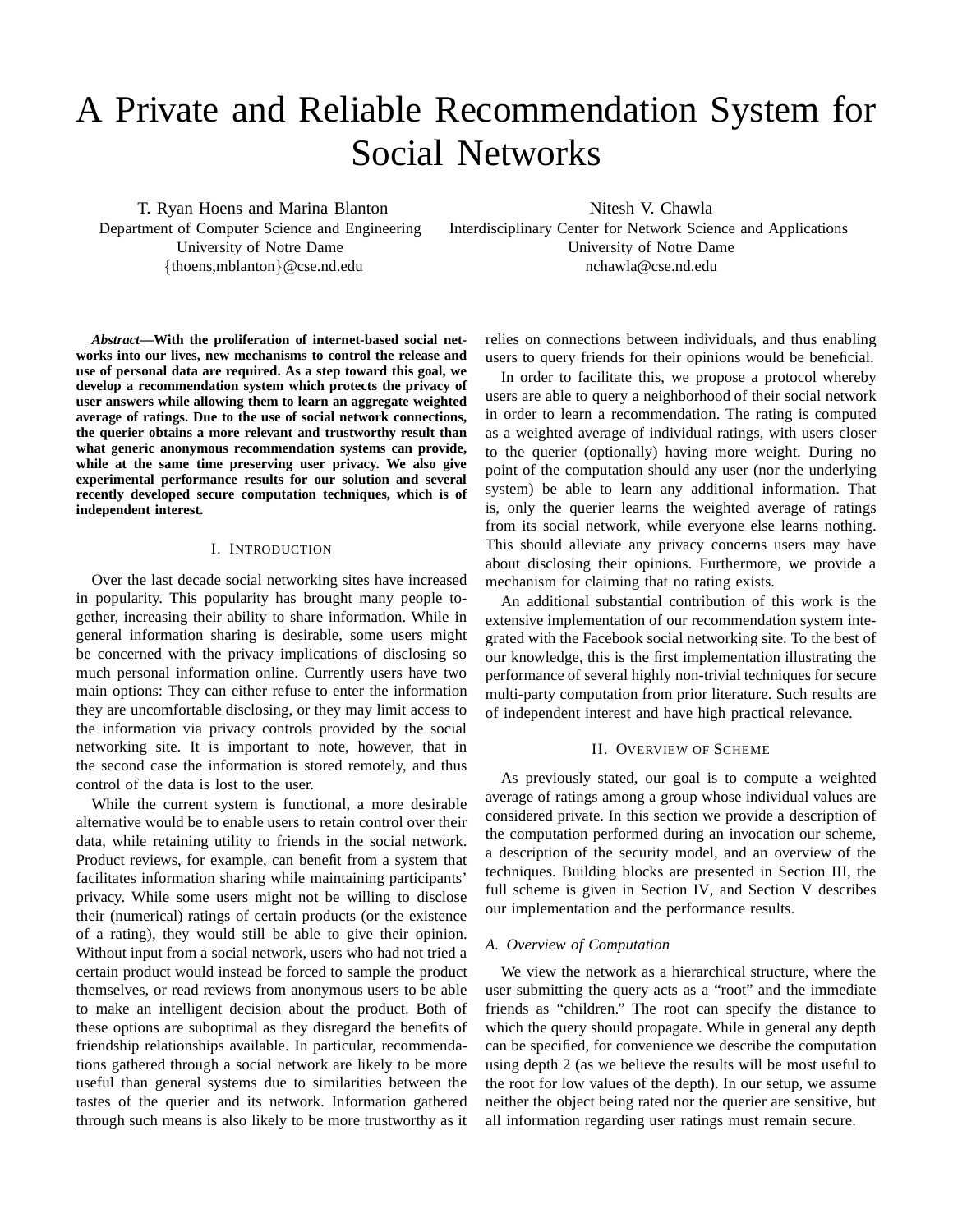Initially, the root,  $R$ , wishes to learn the rating of an item,  $I$ . To do so,  $R$  first chooses a set of friends,  $F$ , who are trusted to determine an average rating. R then requests that each  $f \in F$ computes a rating of  $I$ , where the range of possible ratings is specified as a subset of  $\mathbb{N}^+$ . Upon being queried for a rating of I, each  $f \in F$  then queries its friends for their rating of I. Each rating is represented as the pair  $(s_i, w_i)$ , where  $s_i$  is the rating and  $w_i$  is the weight. When a user i does not need to query her children (e.g., is at the bottom of the hierarchy), she merely returns her rating  $r_i$  as the value for  $s_i$  and sets the weight  $w_i$  to 1, or, alternatively, if user i does not have (or wish to provide) a rating for the item, the pair  $(0, 0)$  is returned. Other users in the hierarchy compute their rating as a function of their own rating and ratings of their children. In that case, the rating should be read as  $s_i/w_i$ , i.e.,  $s_i$  corresponds to the rating scaled by  $w_i$ .

Upon receiving ratings of the form  $(s_i, w_i)$  from all children, each intermediate node  $f \in F$  can compute a weighted average of its children's ratings and its own. We give  $f$  the ability to replace the weight of child i with weight  $\hat{w}_i$  if desired. Let  $r_f$  ( $\hat{w}_f$ ) denote f's own rating (weight) that it wants to assign to itself (resp.). Its combined rating  $(s_f, w_f)$ is computed as  $w_f = \hat{w}_f + \sum_i \hat{w}_i$  and  $s_f = r_f \cdot \hat{w}_f + \sum_i (s_i \cdot$  $\hat{w}_i/w_i$ ). Note that care must be taken during evaluation as some of the  $w_i$ 's may be 0.

 $f$  can also have its weight be a function of the weights of its children. In particular,  $\hat{w}_f$  can be computed as  $k_1 \sum_i w_i + k_2$ , where  $k_1, k_2 \geq 0$  are constants. When  $k_1 = 1$  and  $k_2 = 0$ , for example,  $f$ 's weight is equal to that of its children.  $f$  can also set  $k_1 = 0$  and  $k_2$  to a constant to have a weight independent of the weights of its children. Given this, its rating computation becomes  $w_f = \sum_i w_i + \hat{w}_f$  and  $s_f = \sum_i s_i + r_f \cdot \hat{w}_f$ . Note that if the children are not reweighted no division is used which is more attractive for use in secure computation.

After each  $f \in F$  computes its weighted rating, it returns  $(s_f, w_f)$  to R. R can now reweight all of its children using weights  $\hat{w}_f$  (as described above with the exception of having no own rating or weight) and obtain the final weighted rating  $(s_R, w_R)$ , where  $s_R/w_R$  is the learned rating.

#### *B. Security Model*

While the description above specifies the desired computation, a privacy-preserving solution cannot leak private information to the participants. That is,  $R$  announces  $I$  and the query parameters (e.g., the depth of the search, range of ratings, etc.) and learns the final result. No other information should be leaked to  $R$  or the other parties. We assume that the participants are semi-honest, i.e., they follow the protocol, but attempt to learn additional information if possible. This model is sensible in our setting since users are connected through social ties, and thus a trust relationships often exists. We note, however, that many building blocks used were designed to be secure in a stronger, fully malicious, model and thus additional techniques can make them robust against misbehaving parties if necessary. Section VII expands upon these issues.

We assume that two users have a (direct) communication channel only if they are directly connected in the network (i.e., they are friends). As is common (e.g., on Facebook) we assume the network topology (or user connections) are publicly available and therefore not sensitive. The inability of some participants to communicate directly requires them to pass their communication through other parties in the computation, appropriately secured (e.g., by using Public Key Infrastructure). Due to the hierarchical nature of social networks, some users might assume more active roles than others, e.g., the root and its children are more central to query execution than users farther from the root. The security guarantees are, however, required to hold for all participants, regardless of their role.

Let  $P_0, P_1, \ldots, P_{m-1}$  denote the set of participating users, where  $P_0 = R$ . We formally define security using the standard definition in secure multi-party computation for semi-honest adversaries. Because most participants receive no output, we denote "no data" by the special character  $\perp$ .

*Definition 1:* Let  $P_0, \ldots, P_{m-1}$  engage in a protocol  $\pi$ that computes function  $f(in_0, \ldots, in_{m-1}) = (out_0, \perp, \ldots, \perp),$ where in<sub>i</sub> denotes the input of party  $P_i$  and out<sub>0</sub> is the output of party  $P_0$ . Let VIEW<sub> $\pi$ </sub>( $P_i$ ) denote the view of participant  $P_i$ during the execution of protocol  $\pi$ . More precisely,  $P_i$ 's view is formed by its input and any internal random coin tosses  $r_i$ , as well as messages  $m_1, \ldots, m_t$  passed between the parties during protocol execution, as

$$
VIEW_{\pi}(P_i) = (in_i, r_i, m_1, \ldots, m_t).
$$

We say that protocol  $\pi$  is secure against semi-honest adversaries if for each party  $P_i$  there exists a probabilistic polynomial time simulator  $S_i$  such that

$$
\{S_i(f(\mathsf{in}_0,\ldots,\mathsf{in}_{m-1}))\} \equiv \{\text{VIEW}_{\pi}(P_i),\text{out}_i\},\
$$

where out<sub>i</sub> = $\perp$  for all parties except  $P_0$  and  $\equiv$  denotes computational indistinguishability (using an appropriate security parameter).

Note that this standard model allows participants to collude (i.e., share the information). The security guarantees must hold as long as the coalition size does not exceed a threshold  $t$ . In particular, this means that the root  $R$  does not have exceptional capabilities and thus participates as a regular user.

## *C. Overview of Techniques*

To carry out the computations securely, we employ a semantically secure public-key homomorphic encryption scheme, i.e., one which maps operations on ciphertexts to corresponding operations on the underlying plaintexts. In particular, we employ additively homomorphic encryption with the following properties: given messages  $m_1$ ,  $m_2$  and encryption algorithm Enc,  $Enc(m_1) \cdot Enc(m_2) = Enc(m_1 + m_2)$ . This implies  $Enc(m_1)^c = Enc(c \cdot m_1)$  for  $c > 0$ . We assume an encryption scheme  $\mathcal E$  is composed of three algorithms (Gen, Enc, Dec) for key generation, encryption, and decryption, respectively.

To perform our protocol we must add two unknown values, multiply an unknown quantity by a known value, and divide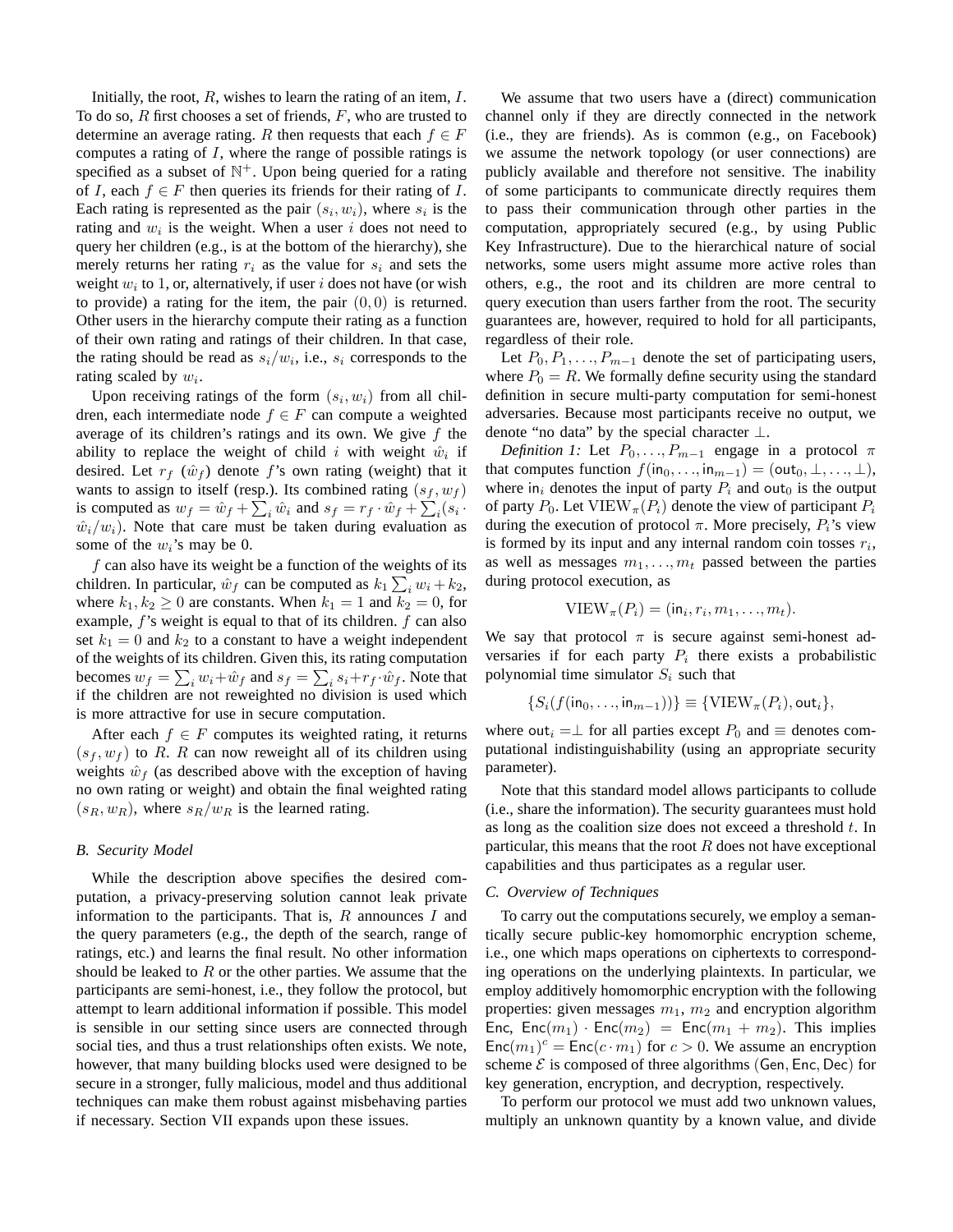two encrypted numbers. The first two operations are easily accomplished via homomorphic encryption, while division requires additional techniques. For this reason we develop a division protocol that takes two encrypted inputs and produces an encrypted quotient. Custom protocols for secure division exist in the literature (e.g., [1]–[3]), but none of can be used in our setting. More details are given in Section III-C.

One complication of developing division protocols is handling division by zero. Since in our scheme the child's weight can be zero, our solution must not fail in such cases. Consequently in our division protocol division by zero returns the largest possible value. To ensure the overall computation is performed correctly when reweighting the child, we therefore compute the rating given  $(s_f, w_f)$  as  $w_f = \hat{w}_f + \sum_i (\hat{w}_i \cdot b_i)$ and  $s_f = r_f \cdot \hat{w}_f + \sum_i (s_i \cdot \hat{w}_i \cdot b_i/w_i)$ , where  $b_i$  is a bit which is set to 1 iff  $w_i$  is non-zero. This means that we also have a procedure (in Section III-D) for testing whether a ciphertext corresponds to an encryption of a non-zero value, which outputs an encryption of a bit.

To ensure that no single party or coalition of less than  $t$ users can recover any values, we employ a  $(t, n)$ -threshold encryption scheme, where  $n$  users receive shares of the decryption key and participation of at least  $t$  users is required to decrypt any value. Any coalition of less than  $t$  users learns nothing. Since no single party is assumed to be fully trusted, we also require a fully distributed key generation protocol. In particular, neither the root, nor the system should be able to decrypt user's inputs, and therefore neither can be used as a trusted "dealer" for key generation. Considering these requirements, our implementation uses Paillier encryption.

One of the major challenges in designing privacy-preserving protocols stems from the inefficiency of existing techniques. While complexity is often measured in terms of communication and computation, in our setting it is especially important to minimize interaction as measured in the number of rounds. This is due to the fact that every round of interaction requires every user to pass information through the social networking site in order to proceed. As we would like to minimize the latency, minimizing the number of rounds is an important goal.

Once a public key for a threshold homomorphic scheme is generated, all users at the bottom of the hierarchy can produce their ratings and forward them to their parents without any further interactions. Similarly, intermediate nodes can independently compute a combined rating from the encrypted values received from their children (we assume intermediate nodes follow the second type of computation described in Section II-A). If reweighting is desirable, interactive division protocols must be performed. To achieve reasonable efficiency, we reserve the ability to reweight children's ratings for the root node, where such computation can make the most significant difference. In the description of our protocol (Section IV) we assume that intermediate nodes do not reweight ratings obtained from their children.

#### III. BACKGROUND AND BUILDING BLOCKS

### *A. Threshold Paillier Encryption Scheme*

The Paillier cryptosystem is a semantically secure, additively homomorphic, public-key encryption scheme based on the composite residuosity problem [4]. It was expanded in [5], [6] to function as a threshold encryption scheme, but required the use of a trusted dealer to distribute the keys to participants. The reliance on a trusted dealer was lifted in [7], [8]. We thus obtain a fully distributed scheme composed of algorithms (Gen, Enc, Dec), which we briefly sketch next. Our current description covers only material necessary for understanding this work; a detailed description is given in [9].

- $Gen(\kappa, t, n)$  is a protocol run between n parties to setup a  $(t, n)$ -threshold scheme. The parties first generate n additive shares of two  $\kappa/2$ -bit candidate primes p and q, compute  $N = pq$ , and test whether N is indeed a product of two large primes. The parties set the public key  $pk$  to  $(N, g)$ , where  $g = N + 1$ , then compute the private key  $sk = d$ , where each party obtains a  $(t, n)$ -share of d.
- $Enc(pk, m)$  is a probabilistic algorithm which, on input message  $m \in \mathbb{Z}_N^*$  and public-key pk, outputs ciphertext  $c \in \mathbb{Z}_{N^2}$ , using randomness  $r \stackrel{R}{\leftarrow} \mathbb{Z}_N$ .
- $Dec(pk, d_1, ..., d_k, c)$  is a protocol run by  $k \ge t$  parties where each party first computes  $c_i$  from ciphertext  $c$  and its share  $d_i$  of the decryption key. Each party then combines any  $t$   $c_i$ 's to recover the plaintext  $m$ .

To compute  $N$  during the distributed key generation phase the primality of p and q is tested concurrently. Thus if finding a  $\kappa/2$ -bit prime takes on the order of  $\kappa/2$  trials (and thus  $\kappa$  trials for both), the distributed computation requires  $\kappa^2/4$  trials.

#### *B. Supplemental Operations*

**Re-randomization.** Given a ciphertext  $Enc(v)$ , we will need to re-randomize it so there is no correlation between the original and new ciphertexts without affecting the underlying plaintext. Using homomorphic encryption, this is easily accomplished by multiplying the ciphertext by  $Enc(0)$ .

**Additive sharing.** We also need to additively split a value modulo N among n participants. Given  $Enc(v)$ , each party i for  $i = 0, ..., n-2$  chooses  $r_i \stackrel{R}{\leftarrow} \mathbb{Z}_N$ , encrypts, and broadcasts Enc( $r_i$ ). Given Enc(v), Enc( $r_0$ ), ..., Enc( $r_{n-2}$ ), each  $P_i$  locally computes  $\text{Enc}(r_{n-1}) = \text{Enc}(v - \sum_{i=0}^{n-2} r_i)$ Enc(v)  $\prod_{i=0}^{n-2}$  Enc(r<sub>i</sub>)<sup>-1</sup>. All parties then jointly decrypt Enc( $r_{n-1}$ ) for  $P_{n-1}$  (i.e., only  $P_n$  learns  $r_{n-1}$ ). We use [v] to denote that  $v$  is additively split among the  $n$  users mod  $N$ .

**Multiplication.** Our solution relies on the ability to securely multiply two values. When both operands to the protocol are encrypted, the protocol, Mult, proceeds as follows:

 $Mult(Enc(v_1), Enc(v_2))$ :

1) The parties additively split and decrypt shares of the second argument to jointly hold  $[v_2]$  (i.e., only party i learns ith share, as described above).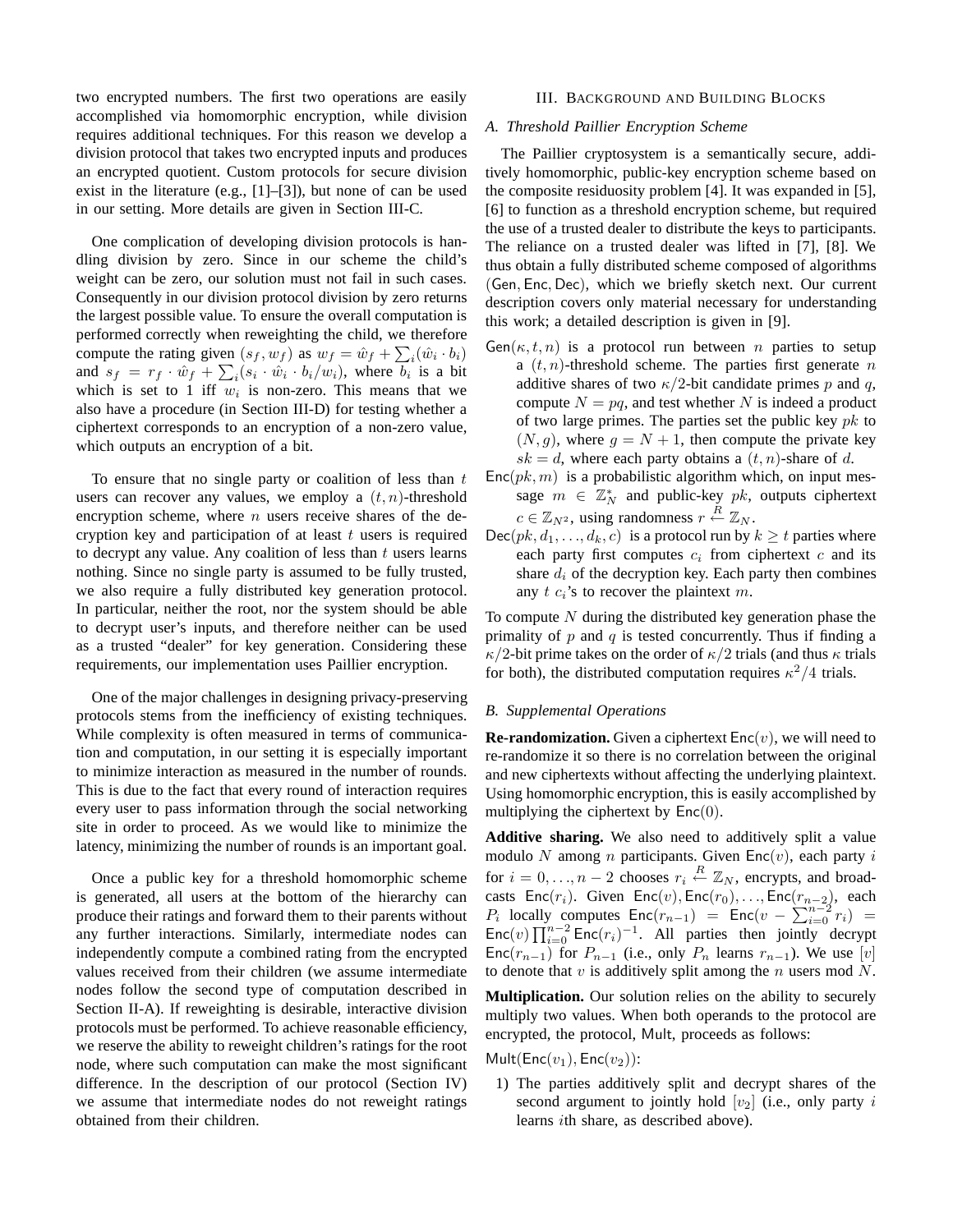- 2) Each party i computes  $Enc(u^{(i)}) = Enc(v_2^{(i)} \cdot v_1) =$  $Enc(v_1)^{v_2^{(i)}}$ , where  $v^{(i)}$  denotes the share of v that party  $i$  has, then re-randomizes the result, and broadcasts it.
- 3) Each party locally assembles  $Enc(u) = Enc(v_1 \cdot v_2)$  using the broadcasted values as  $Enc(u) = Enc(\sum_{i=1}^{n} u^{(i)}) =$  $\prod_{i=1}^n \mathsf{Enc}(u^{(i)})$ .

During our protocol there are instances where one of the values is already in additively split form. As such the first step can be skipped, and we denote this variant as  $Mult(Enc(v_1), [v_2])$ .

## *C. Division Protocol*

As previously mentioned, our computation requires carrying out the division operation where both operands and the output must remain secure. Division protocols in secure multi-party setting previously appeared in the literature: Atallah et al. [1] gives a two-party solutions based on the Newton method that uses homomorphic encryption. Bunn and Ostrovsky [2] give a conventional implementation of division also based on homomorphic encryption for the two-party case. The latter protocol was extended by Blanton and Aliasgari [3] to the multi-party case, but was based on number-theoretic techniques (i.e., a linear secret sharing scheme). In this work we start with a lightweight version of Bunn-Ostrovsky's solution and extend it to work with multiple parties.

Suppose we wish to divide some integer  $v$  by another integer d. The protocol of Bunn-Ostrovsky computes each bit of the quotient  $q = |v/d|$  securely. Let  $v = v_{\ell-1} \cdots v_0$  denote the binary representation of  $\ell$ -bits of v, where  $v_0$  is the least significant bit. The algorithm first sets the remainder to be v and tests whether subtracting  $2^{\ell-i}d$  results in a negative value, starting from  $i = 1$ . If the remainder is greater or equal to  $2^{\ell-i}d$ , the  $(\ell-i)$ th bit of the result is set to 1, the remainder is decremented by  $2^{\ell-i}d$  (otherwise, the remainder is unchanged and the  $(\ell - i)$ th bit of the result is 0), and  $i$  is incremented. The main inefficiency of this protocol is the need to determine for what value of i the quantity  $2^{i}d$ exceeds the modulus N. This causes the protocol to take at least  $O(|N|)$  rounds, where the amount of communication is also large. (Note that a protocol using linear secret sharing is much more efficient in this respect, as the size of the modulus can be chosen to be very close to the size of values.) When, however, the size of the modulus  $|N|$  is significantly larger than the size of integers on which we operate, the protocol can be specified to use values of  $i$  in a much smaller range so that  $2^{i}d$  will never exceed the modulus. Thus, assuming that the size of the modulus  $|N|$  is larger than twice the size of the maximum values of  $v$  and  $d$ , we significantly decrease the complexity of the protocol by skipping  $O(|N|)$  checks.

This solution requires both operands be shared encrypted in a bitwise manner. As such, we employ the protocol of Schoenmakers and Tuyls [10] which, given an encrypted value, allows the parties to generate encryptions of its bitwise representation (this conversion is also necessary in the Bunn-Ostrovsky solution, but was not described). This protocol, denoted Bits, can be specified to compute any number  $\ell$  of the least significant bits of the encrypted value, in which case its complexity is linear in  $\ell$ . In what follows, we will explicitly specify the number of bits to output as a parameter to this protocol, i.e., we use  $\langle Enc(v_{\ell-1}), \ldots, Enc(v_0) \rangle \leftarrow \text{Bits}(\ell, Enc(v)).$ 

The division protocol of [2] also uses a sub-protocol (denoted MinLoc) which, given two values, outputs the location of the minimum value as a bit, i.e., on input  $(v_1, v_2)$ , it outputs 0 iff  $v_1 \le v_2$ . The arguments are assumed to be additively shared (modulo  $|N|$ ) in bitwise form. (For more implementation details see [2].) In our solution, we use a similar building block that instead computes "less than or equal," i.e., on input  $v_1$ ,  $v_2$  (in bitwise additively split form), LessOrEqual outputs 1 iff  $v_1 \leq v_2$  (the complement of MinLoc). This optimization decreases the number of calls to Bits (one of the most expensive building blocks) by a factor of 2.

Another optimization employed reduces the size of the numbers on which LessOrEqual is called from  $2\ell$  to  $\ell + 1$ . Namely, to subtract  $2^{\ell-i}d$  from the current remainder, both the value and the remainder are represented as 2ℓ-bit values  $(2^{\ell-i}d)$  is formed by prepending it with i zero bits, and setting the  $\ell$  most significant bits to 0). Note that the result remains the same if the  $\ell$  most significant bits of  $2^{\ell-i}d$  are combined into a single bit. Thus we set the  $\ell+1$ st bit of  $2^{\ell-i}d$  to be 1 if one or more of the  $\ell$  most significant bits of its 2 $\ell$ -bit representation are set. These  $\ell + 1$  bits can be precomputed for all *i*'s once, and LessOrEqual can be called on the  $\ell + 1$  bit values. We also convert  $d$  to additive shares to avoid performing multiple calls inside LessOrEqual (for use in Mult).

 $Div(Enc(v), Enc(d))$ :

- 1) The *n* parties execute  $\langle Enc(d_{\ell-1}), \ldots, Enc(d_0) \rangle \leftarrow$ Bits( $\ell, d$ ), where  $\ell$  is the maximum length of plaintext integers, and then additively share each of (encrypted)  $d_i$ and jointly decrypt each share for the intended recipient.
- 2) They compute the  $\ell$  + 1st bit of  $2^i d$ ,  $b_i$ , for  $i = 1, ..., \ell$  2 by setting  $Enc(b_1) = Enc(d_{\ell-1})$  and computing  $\mathsf{Enc}(b_{i+1}) = \mathsf{Enc}(\mathsf{OR}(b_i, d_{\ell-i})) = \mathsf{Enc}(b_i) \cdot \mathsf{Enc}(d_{\ell-i}) \cdot$  $(\text{Mult}(\text{Enc}(b_i), [d_{\ell-i}]))^{-1} = \text{Enc}(b_i + d_{\ell-i} - b_i \cdot d_{\ell-i}).$
- 3) The parties set  $\text{Enc}(R) = \text{Enc}(v)$  and for  $i = 1, ..., \ell 1$ , they compute:
	- a) The parties jointly execute  $\langle Enc(R_{\ell-1}), \ldots, Enc(R_0) \rangle$  $\leftarrow$  Bits( $\ell, R$ ) and prepend an encrypted 0 to the result to form the  $(\ell + 1)$ -bit representation of R.
	- b) Each party computes a share of the  $(\ell + 1)$ -bit representation of  $2^{\ell-i}d$  by shifting the shares of i most significant bits of  $d \ell - i$  positions left, appending  $\ell - i$  additively shared zero bits to the result, and then prepending additively shared bit  $b_{\ell-i}$  (jointly computed from Enc $(b_{\ell-i})$ ). Denote the result by  $[R'_{\ell}], \ldots, [R'_{0}]$ .
	- c) The parties execute  $[q_{\ell-i}]$ LessOrEqual $(\langle [R'_\ell],\ldots,[R'_0]\rangle,\langle {\sf Enc}(\bar{R}_\ell),\ldots,{\sf Enc}(R_0)\rangle).$
	- d) To compute a new remainder  $R = R q_{\ell-i}R'$ , each party computes its share of  $[R'] = \sum_{i=1}^{\ell} 2^{\ell-i} [R'_{\ell-i}]$ , then encrypts and broadcast the result. All parties locally multiply the ciphertexts to obtain  $\mathsf{Enc}(R')$  and execute  $\mathsf{Enc}(q_{\ell-i}R') \leftarrow \mathsf{Mult}(\mathsf{Enc}(R'), [q_{\ell-i}])$ . Finally, each party locally computes  $\textsf{Enc}(R) = \textsf{Enc}(R) \cdot$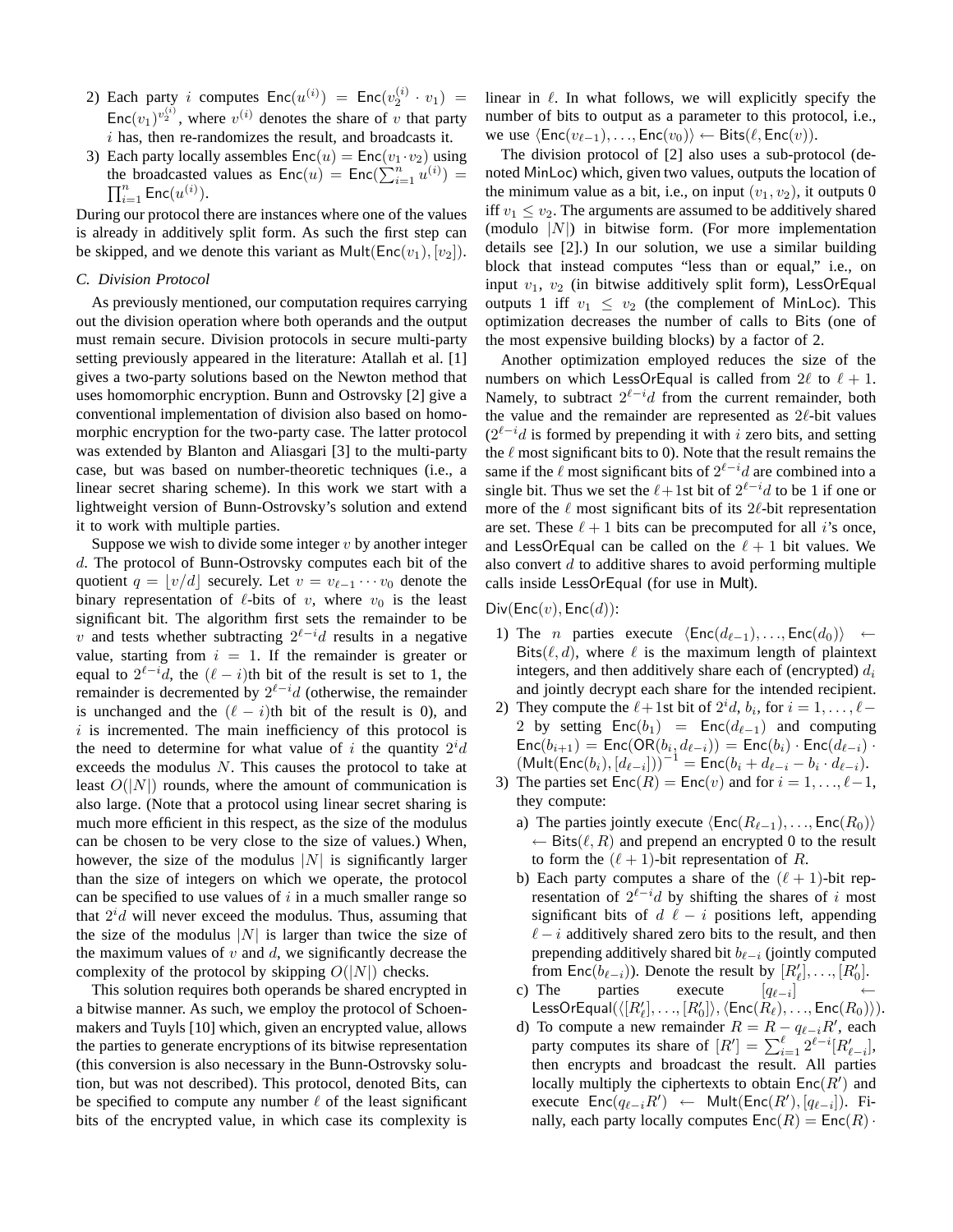$\mathsf{Enc}(q_{\ell-i}R')^{-1} = \mathsf{Enc}(R - q_{\ell-i}R').$ 

4) Each party locally computes its share of output  $q$  as  $[q] = \sum_{i=1}^{l} 2^{\ell-i} [q_{\ell-i}]$ , then encrypts and broadcasts its share, so that  $Enc(q)$  can be locally computed using the homomorphic properties of encryption.

Optionally, assembly of the quotient  $q$  in the last step can be omitted if it is beneficial to have the result in a bitwise form.

## *D. Non-Zero Test*

Given the tools described it is straightforward to implement a non-zero test to ensure that division is performed correctly.  $NotZero(Enc(v))$ :

- 1) (Optional) The parties jointly execute  $\langle Enc(v_{\ell-1}), \ldots, \rangle$  $\textsf{Enc}(v_0)$  ← Bits( $\ell, v$ ), additively share each encrypted  $v_i$  and decrypt the shares to obtain  $[v_{\ell-1}], \ldots, [v_0]$ .
- 2) The parties execute  $[b] \leftarrow$  LessOrEqual( $\langle [v_{\ell-1}], \ldots, [v_0] \rangle$ ,  $\langle [0], \ldots, [0] \rangle$ ).
- 3) The parties set their output to  $[\overline{b}] = [1] [b]$ .

The first step is optional if the encryption is already available in bitwise form, as is the case in our main protocol.

## IV. PROTOCOL DESCRIPTION

In describing the protocol, we use the following notation: let R be the root,  $F = \{f_1, \ldots, f_{n-1}\}\$  denote the friends the root selected to query, and  $t$  be the desired decryption threshold. Also, let Get-Own-Rating(*item*) and Get-Own-Weight(*item*) be functions that return the current user's rating and weight for *item*, respectively We then have:

## $Calc-Rating(depth, item):$

- 1)  $R$  initiates the generation of a public-private key pair for a  $(t, n)$ -threshold homomorphic encryption scheme, at the end of which each  $f_i$  and R obtain shares of the private decryption key and the public key is known to everyone.
- 2) Each  $f_i$  separately invokes Calc-Node-Rating( $depth-1$ , *item*) and publishes the result  $\langle Enc(s_{f_i}), Enc(w_{f_i}) \rangle$ .
- 3)  $f_1, \ldots, f_{n-1}$  and R jointly execute  $Enc(q_{f_i}) \leftarrow$  $Div(Enc(s_{f_i}), Enc(w_{f_i}))$  and  $[b_i] \leftarrow NotZero(Enc(w_{f_i}))$ for each  $i = 1, ..., n - 1$ .
- 4) R chooses weights  $\hat{w}_{f_1}, \dots, \hat{w}_{f_{n-1}}$  that it wishes to assign to friends  $f_1, \ldots, f_{n-1}$ , respectively, computes  $\text{Enc}(w) = \text{Enc}(\sum_{i=1}^{n-1} b_i \cdot \hat{w}_{f_i}) = \prod_{i=1}^{n-1} \text{Enc}(b_i)^{\hat{w}_{f_i}}$  and  $Enc(s'_{f_i})$  =  $Enc(\hat{w}_{f_i} \cdot q_{f_i})$  =  $Enc(q_{f_i})^{\hat{w}_{f_i}}$  for  $i =$  $1, \ldots, n-1$ . R re-randomizes each computed ciphertext  $\langle \text{Enc}(w), \text{Enc}(s'_{f_1}), \dots, \text{Enc}(s'_{f_{n-1}}) \rangle$  and publishes them.
- 5)  $f_1, \ldots, f_{n-1}$  and R jointly compute  $\mathsf{Enc}(s_{f_i}') \leftarrow$  $Mult(Enc(s'_{f_i}), [b_i])$  and then each participant locally computes  $\text{Enc}(s) = \text{Enc}(\sum_{i=1}^{n-1} s_{f_i}^{"}) = \prod_{i=1}^{n-1} \text{Enc}(s_{f_i}^{"})$ .
- 6)  $f_1, \ldots, f_{n-1}$  and R compute  $\text{Enc}(a) \leftarrow \text{Div}(\text{Enc}(s))$ ,  $Enc(w)$  and decrypt  $Enc(a)$  for R, who learns a.

## Calc-Node-Rating $(depth, item)$ :

1) If  $depth \neq 0$ , choose a subset of friends  $F'$  to query and forward them the request. Each friend  $f_j \in F'$  executes Calc-Node-Rating $(depth - 1, item)$  and forwards the result  $(\mathsf{Enc}(s_{f_j}), \mathsf{Enc}(w_{f_j})$  to the requester.

- 2) Set encryption of own rating to be  $Enc(w') =$  $Enc(Calc-Own-Weight(item)),$   $Enc(s') = Enc(w -$ Get-Own-Rating $(item)$ ).
- 3) If  $depth \neq 0$ , compute  $Enc(s) = Enc(s' + \sum_{f_j \in F'} s_{f_i}) =$  $Enc(s)$  ·  $\prod_{f_j \in F'} Enc(s_{f_j})$  and  $Enc(w) = inc(w' +$  $\sum_{f_j \in F'} w_{f_j}$ ) =  $\text{Enc}(w') \cdot \prod_{f_j \in F'} \text{Enc}(w_{f_j})$ ; otherwise set  $Enc(s)$  =  $Enc(s')$  and  $Enc(w)$  =  $Enc(w')$ . 4) Return  $\langle Enc(s), Enc(w) \rangle$ .

Note that we allow the depth to be arbitrary. Due to the small world hypothesis, however, we advise a depth of 2, as even then a large number of users are likely to be queried.

## *A. Analysis*

To show the security of our solution, we must show that any  $t - 1$  colluding participants cannot recover more information than what is obtainable if a trusted third party implemented the functionality. In our analysis we simulate the view of the root and  $t - 2$  other participants (since the root is the only participant who learns any output) thereby using the strongest adversary in the simulation. As our solution relies on several existing building blocks which are provably secure (e.g., bit decomposition), we assume their security. Since our simulation argument is standard, we provide only an outline.

In general it is trivial to simulate an encrypted value in the presence of  $t - 1$  participants by encrypting any value, since the encryption scheme is semantically secure. Similarly, an additively split value can be simulated by choosing  $t-1$  shares at random, and such shares will be identically distributed to real shares. Using these observations the multiplication protocol, for instance, can be fully simulated without access to the underlying data. In the division protocol the parties make calls to the bit decomposition protocol, Bits, and comparison protocol, LessOrEqual, which we assume are secure. All other computation proceeds on encrypted or additively shared values which are easily simulatable. The same applies to NotZero.

Finally, the main protocol itself is composed of the distributed key generation protocol (which has its own security proof), and the rest of the computation proceeds on encrypted values in a straightforward manner (involving Div and Mult). Therefore, at no point of can the colluding parties discover information about the intermediate values of the computation.

### V. IMPLEMENTATION

In order to implement our protocol, we built on the Facebook social networking site. Currently Facebook offers two ways of deploying applications: web-based and desktop based.

With the web-based applications, the application interacts with Facebook using one of many web centric programming languages (e.g., Javascript, PHP) and is constrained to running inside a web browser. This is suboptimal for our purposes because (i) web browsers are restrictive environments which do not easily allow for the type of communication our protocol requires and (ii) our protocol requires large number support which these programming languages lack.

With the desktop application option, applications can be written in any language and interact with Facebook through a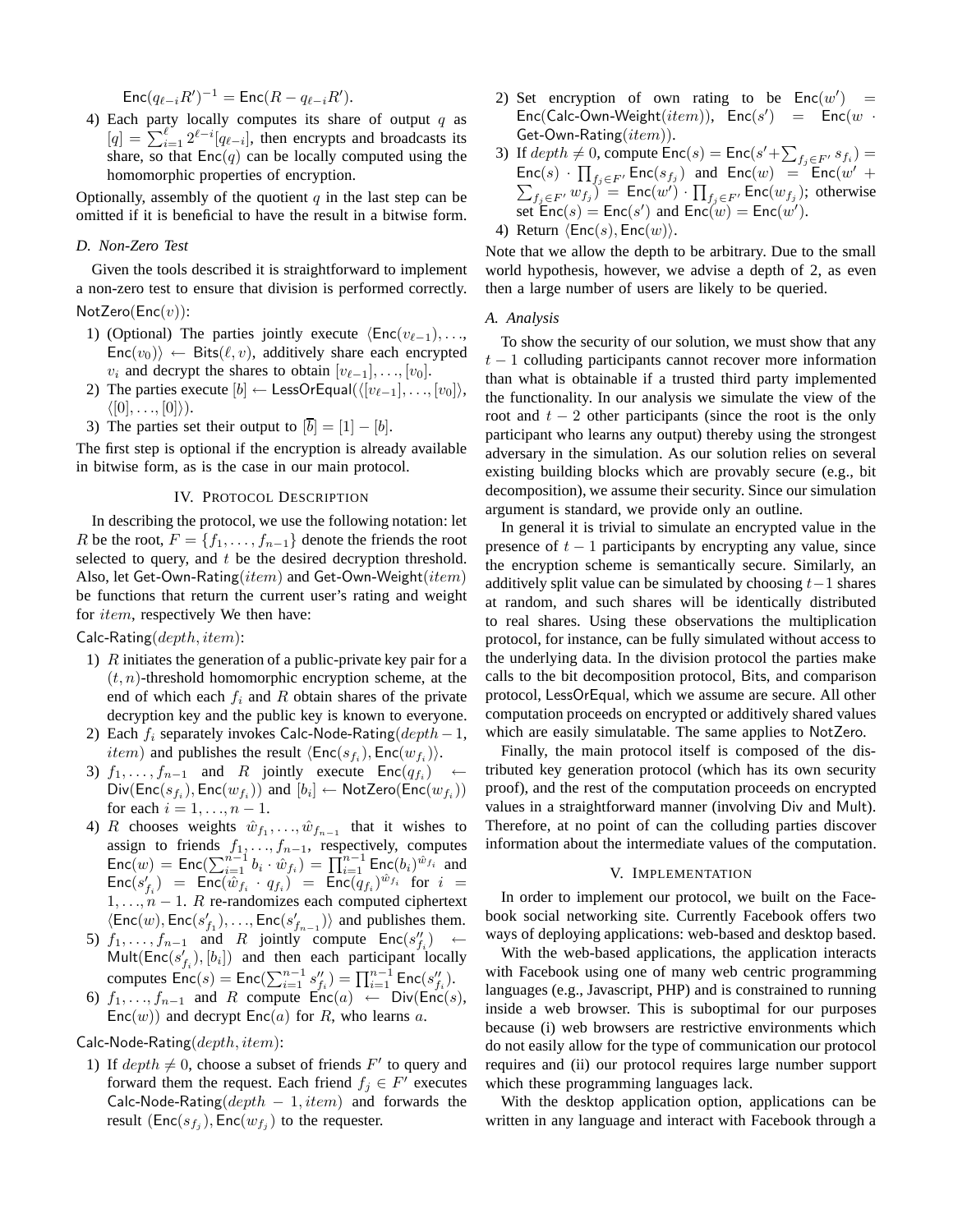common API. This API gives access to not any information available to a user logged onto Facebook. As we only require knowledge of a user's friends (i.e., the social network), this allows us to choose a programming language which has better characteristics for our problem. A desktop application has the added advantage of giving the user more control over their data (i.e., all data is stored locally), and allows the application to be run in the background unobtrusively from the user's point of view. When considering the state of currently available Facebook SDKs, and the aforementioned criteria, we chose to implement our protocol in Java.

Given these decisions, the architecture for our application is as follows. Each user first logs into Facebook using its Facebook username and password. Once the user is authenticated, it registers as online with a server. This server acts as an intermediary between all users, passing communication through the network. It also acts as a check pointing system, allowing the computation to be performed asynchronously as users log on and off the system. Once logged onto the server, the user can receive requests and issue queries. We note that our system is not dependent upon Facebook for anything other than the social network. That is, once the user logs into Facebook and the social network is retrieved, the user can immediately log out of Facebook and never log into it through the application again, instead she would rely on our application to track users. We also note that it is easy to see that our system can be used in the absence of Facebook when other social networks are available. An advantage of using Facebook, however, is that it is a widely used social networking site which allows us to message any user with a request to participate in the computation, even if the user does not have the application installed. Thus, if users are not directly involved in the computations, they can merely return their value and not install any application at all.

In order to implement the protocol, each of the building blocks described in Section III had to be implemented. To gain a better understanding of the performance of each of these operations, we present the timing results for each building block. As the computations were distributed, we simulated each user (and the server) as its own PC on a 100Mb LAN. The computers used were Sun workstations using 2200 MHz AMD processors and 2 GB of memory. We tested each building block independently, and took an average time over 10 runs, with the exception of key generation tests which were averaged over 50 runs due to large fluctuations in the number of trials. We are unaware of other implementations of secure multiparty techniques of similar complexity and scale.

#### *A. Key Generation*

As mentioned in Section III-A, fully distributed generation of an RSA modulus normally involves first choosing candidates for primes  $p$  and  $q$  and testing them simultaneously, resulting in an expected  $O(\kappa^2)$  trials for a  $\kappa$ -bit modulus [7]. As  $O(\kappa^2)$  trials is computationally infeasible, we applied the optimization techniques of [11] which allow for significant performance improvements over the Boneh-Franklin biprimal-



Fig. 1. Timing results for distributed key generation.

ity test while keeping each test efficient. In particular, the number of primality tests in practice reduces to about 1000 for a 1024-bit modulus. Our implementation followed the description given in [11] with the exception that threading was not included. Our results are consistent with those reported in [11]. Additionally while the experiments in [11] included at most 5 parties, we show performance of the algorithm up to 19 participants. We also suggest a slight efficiency improvement to the techniques of [11] described in Appendix A.

The remaining key material is computed using the techniques of [6], which also rely on results from [12]. The details are given in [9]. To the best of our knowledge, this is the first implementation of fully distributed Paillier encryption scheme.

Figure 1 illustrates performance of the distributed key generation protocol. For all experiments, we plot the performance of a protocol by varying (i) the size of the encryption key and (ii) the number of participants. In all figures, the plot on the left hand side fix the number of participants to 7 (varying key size) and the plot on the right fixes the key size to 1024 bits (varying number of participants). (In [9] we also plot the number of trials.) The results indicate that this (one-time) operation can be executed within an acceptable time frame.

There are other techniques for distributed key generation available in the literature. For example, Ibrahim [13] reduces the number of rounds from quadratic to linear; however, each round becomes expensive and is equivalent to a linear number of tests. Also, Biehl and Takagi [14] have a technique using quadratic fields which provides a possible area for improvement. We, however, anticipate that the implemented techniques would be comparable or even outperform other solutions including the newest techniques [15].

## *B. Protocol Performance*

We now show the performance of our protocol and its components beginning with the smallest non-trivial protocol, Mult, and continuing with the remaining protocols. In addition to gaining an understanding of the most resource-intensive parts of the solution, this also gives the reader performance insights of several recent constructs with no prior implementations.

**Multiplication.** The results of running the multiplication protocol (Section III-B) are depicted in Figure 2. Since this protocol involves at least one modulo exponentiation, the expected function growth is cubic in the size of the key which the figure confirms. For a key size 1024, performance stays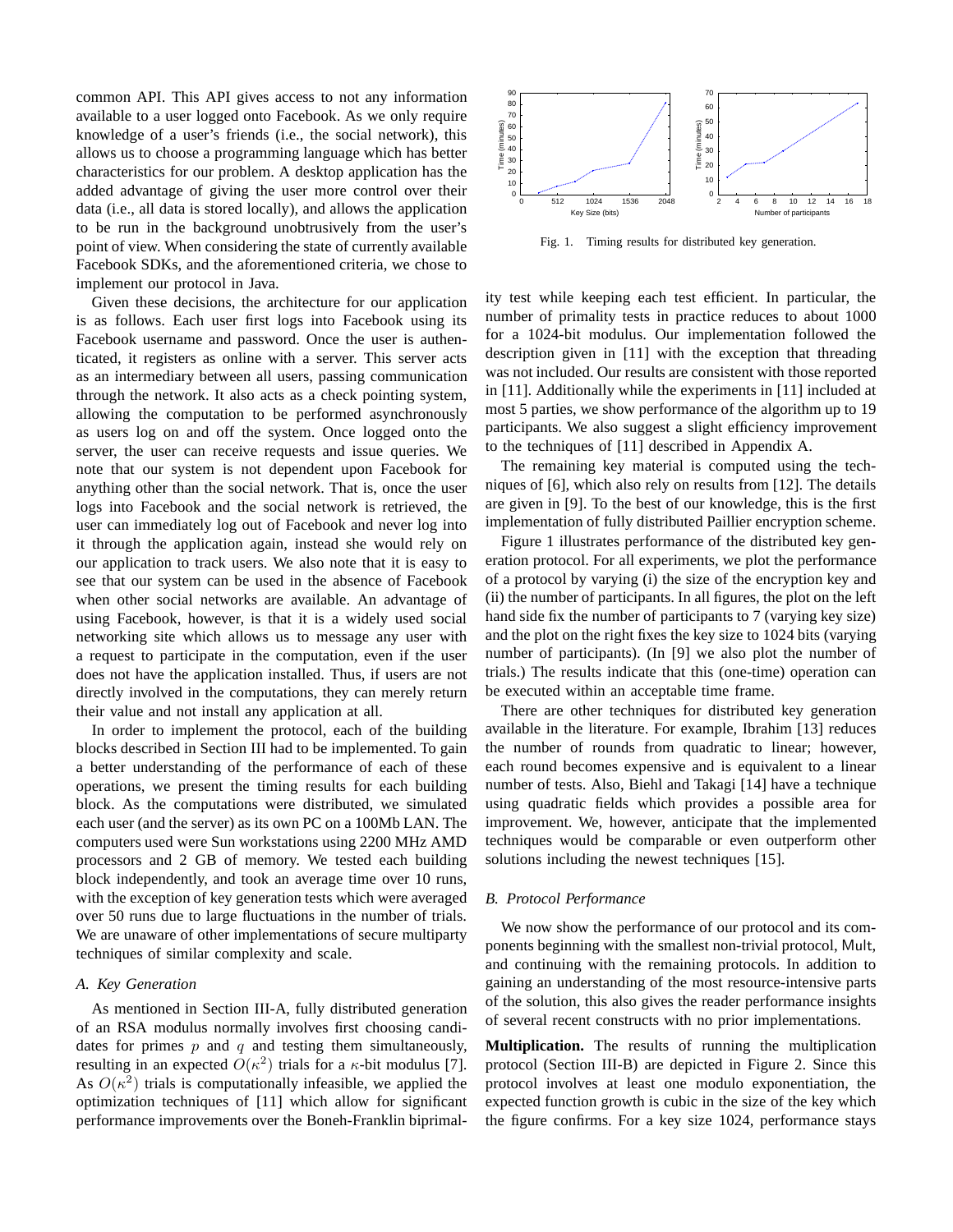

Fig. 2. Timing results for distributed multiplication operation.



Fig. 3. Timing results for distributed random bit generation.

around 1.3 seconds even if the number of parties varies as all operations are performed by the participants in parallel.

**Random bit generation.** This operation allows parties to jointly choose a random bit and can be realized in linear (in the number of participants), logarithmic, or constant rounds. We implemented the first two (due to the small number of parties). Figure 3 shows the performance of both versions of the protocol. The gap between their performance grows as the number of participants increases (both require  $n - 1$  multiplications, but one offers more parallelism). Small fluctuations in the runtime are an artifact of the computing environment.

**Bit decomposition.** The bit decomposition protocol Bits [10] repeatedly generates random bits and also performs addition of integers in bitwise form. To add  $a = a_{\ell-1} \dots a_0$  and  $b = b_{\ell-1} \dots b_0$ , bits  $a_i$ 's are given in the clear, while bits  $b_i$ 's as well as carry  $c_i$  and sum  $s_i$  bits are encrypted as  $Enc(b_i)$ ,  $Enc(c_i)$ , and  $Enc(s_i)$ . We use the following computation for the addition, which results in only one interactive multiplication (i.e., Mult( $Enc(b_i)$ ,  $Enc(c_i)$ )) per bit of the computation:

$$
c_{i+1} = \begin{cases} b_i \cdot c_i & \text{if } a_i = 0\\ b_i + c_i - b_i \cdot c_i & \text{if } a_i = 1 \end{cases}
$$

where  $s_i = a_i + b_i + c_i - 2a_i b_i - 2a_i c_i - 2b_i c_i + 4a_i b_i c_i$ . Figure 4 depicts the performance of bit decomposition for 32-bit integers with and without the overhead for random bit generation. Note the time saved by precomputing random bits. An interesting aside is the  $O(\log n)$ -round random bit generation in the protocol does not result in performance improvement over the  $O(n)$ -round version due to the high degree of parallelism introduced, i.e., Bits runs many (32 here) instances of the bit generation protocol in parallel. We plot the Bits protocol using the  $O(n)$ -round random bit generation.

**Division.** Finally Figure 5 reports the performance of division of 32-bit integers with precomputed random bits, where the



Fig. 4. Timing results for distributed bit decomposition.



Fig. 5. Timing results for distributed division.

time to execute Bits (33 invocations), and LessOrEqual (32 invocations on 33-bit integers), are also shown. Note the timings for Bits and LessOrEqual dominate the timing of division. For completeness, LessOrEqual is described in Appendix B.

The performance of the protocol for computing the weighted average of ratings will be dominated by division. During execution of the system, the interaction proceeds as follows:

- 1) The root broadcasts a request to initiate a recommendation protocol to  $m$  friends.
- 2) The root generates a public-private key pair with the first  $n - 1$  friends who respond as willing to participate; the public key is then broadcast to the remaining friends.
- 3) The n parties generate a sufficient number of random bits while all participating friends recursively collect and assemble their recommendations.
- 4) The  $n$  parties run all division protocols in parallel  $(m)$ instances in round 1 and one instance in round 2).

On the scale of this type of interaction, where collecting ratings can take days, the protocol is reasonably efficient.

#### VI. RELATED WORK

Prior research on related recommendation systems has two main focuses: trust-based and systems that preserve privacy of user preferences. In trust-based recommendation systems, trust is modeled using a graph where each edge weight represents the trust between the two parties it connects. One example is TrustWalker [16], where ratings of items are determined by a trust network and an item similarity metric. Another, more similar, example is FilmTrust [17], in which users specify trust values for each user (similar to our  $c_i$ ) and calculate the rating of a movie as the weighted average of each user's rating, where the trust values act as weights. FilmTrust differs from our scheme in that the depth of the query can only be one, decreasing the coverage of items (i.e., if none of the root's friends have a rating, no rating is given), and there is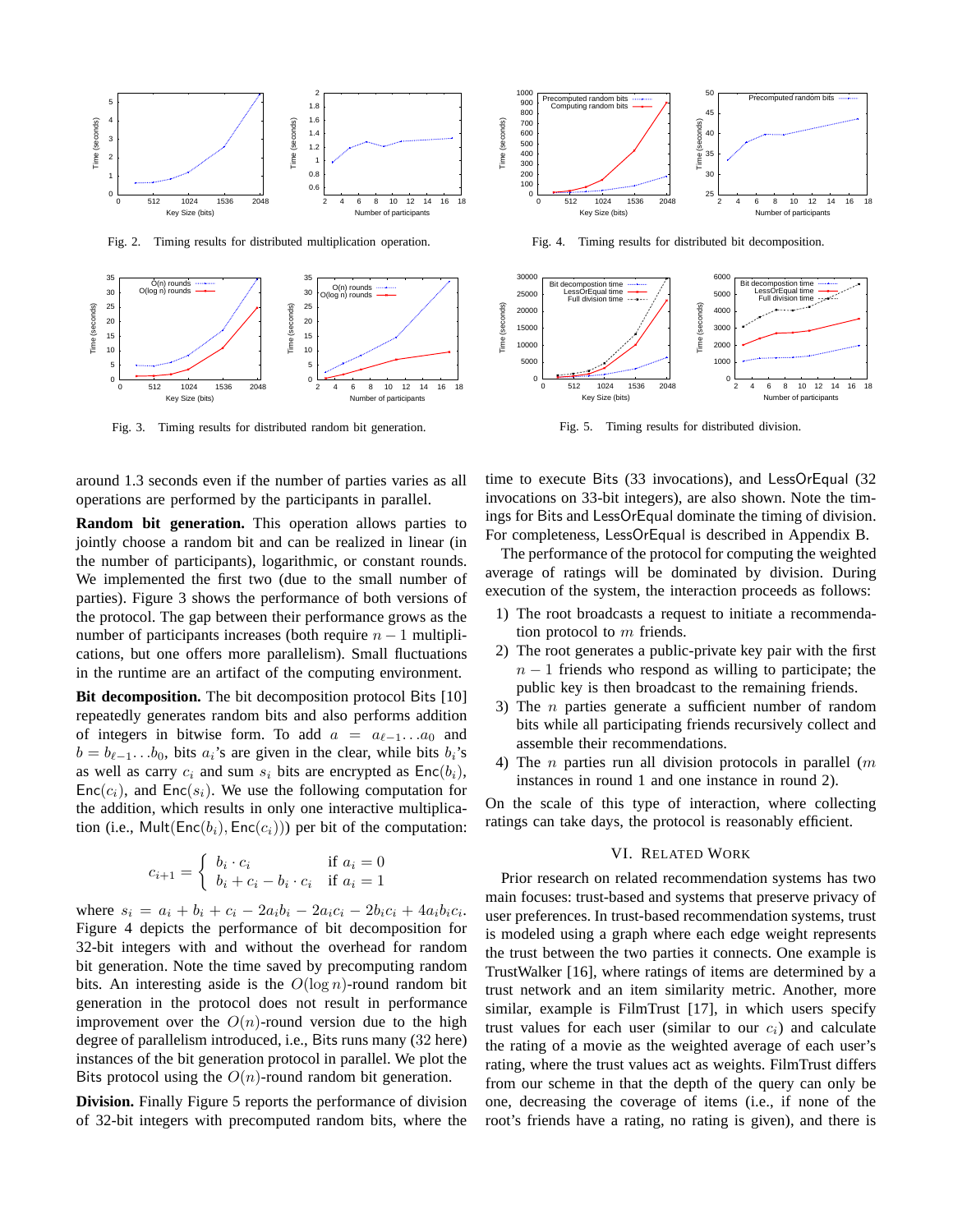no privacy of user ratings. There is also other literature on trust-based collaborative recommendation systems, e.g., [18]– [20] that use trust-based mechanisms (including social trust) to improve the correctness of public recommender systems. That is, they attempt to remove the bias that could be introduced by malicious users through injection attacks via anonymous ratings. They do not, however, preserve the privacy of individual ratings.

Publications that build recommendation systems with user privacy in mind include a secure protocol by Katzenbeisser and Petković  $[21]$  for computing the similarity of vectors for use in medical applications. That is, given a vector (e.g., disease vector), the system is able to securely find similar vectors and make recommendations about doctors. Similarly, collaborative filtering techniques, where a user has a set of preferences and the system attempts to suggest related products based on similarities with other users, have been developed that take user privacy into account. Such techniques are known based on both homomorphic encryption [22], [23] and data perturbation [24]–[27]. Since collaborative filtering is used, results are obtained which are based on similarity to existing users. Thus while both recommendation systems are similar to what we present here (with the schemes based on homomorphic encryption being closer), they do not take into account trust relationships as our scheme does. This is important to note, because without the ability to use the information present in the social network, these techniques cannot be adapted to achieve the same results as our technique. Our solution therefore could allow the user to obtain different recommendations, thereby offering a potentially better overall recommendation.

From the literature on data privacy in social networks, publications in the area of access control are the closest to this work. In particular, articles such as [28]–[32] allow users to specify access rules for their content stored on the social networking site and/or preserve privacy of their data from the networking site itself. The mechanisms for achieving the goals differ, ranging from using trusted third parties to decentralized solutions where the user herself implements access control policies for her data (e.g., using public-key [30] or key management [32] techniques). The goal of these publications is, however, access control, and thus does not solve the same problem as our work, as evidenced by the fact that they reveal data which we require be kept private.

Another recent notion of privacy which is also used in recommendation systems is called "differential privacy." Loosely speaking, differential privacy [33], [34] for statistical databases guarantees that two data sets from the same population which differ by one element will occur with almost the same probability. Intuitively, this means that for each element in the database there exist very similar elements. Differential privacy is usually achieved by adding noise to the dataset, and the amount and type of noise is heavily dependent on the statistical queries that users are allowed to execute on the database. This means that there is a trade-off between accuracy and privacy. In application to recommendation systems, McSherry and

Mironov [35] built a system to achieve differential privacy over the Netflix dataset. Experiments on their system showed that the accuracy of results was not severely effected throughout the query execution by maintaining privacy of user data.

Another work by Kearns et al. [36] develops secure computation techniques for a network of users. That work presents a mechanism for securely computing belief propagation and Gibbs sampling, which is not applicable to the computation we perform in our application. The authors assume a fully decentralized network, which can also be easily achieved in our setting (i.e., our implementation used a centralized server for the ease of synchronizing the interaction, but this is not an intrinsic requirement of the solution).

#### VII. DISCUSSION AND CONCLUSIONS

In this work we design and implement a protocol that uses social network connections to realize a reliable recommendation system that preserves the privacy of individual user ratings. We assumed semi-honest participant behavior, justified by social ties. It is important to note, however, that additional techniques can be employed to prevent user misbehavior. In what follows, we describe a number of such techniques including countermeasures that are not covered by, and thus go beyond, the techniques for secure multi-party computation in the presence of active adversaries.

One concern that potential users might have is an uncertainty about whether their privacy is sufficiently protected through the participation of enough individuals. As mentioned previously, each user can decline to participate if the threshold t is set below her tolerance level. Furthermore, because all (secured) communication is relayed through the root, the user might want to verify that the encryption key was generated honestly (as opposed to by e.g., users created by the root) and there are a certain number of other users contributing their inputs. To alleviate such concerns, all communication relayed through the root can be authenticated, e.g., signed by the originating parties using a Public Key Infrastructure (PKI) embedded in the social network. This prevents all parties (not just the root) from faking additional users or pretending to be a different user. Furthermore, when a friend of the root sends a message to its children, the authentication information associated with the users who participated in the creation of the encryption key can also be passed to them. This will allow all participating users (rather than just the root's friends) to verify that their data will be adequately protected.

If due to some reason a user still does not feel that her data is being adequately protected even in the presence of the above safeguards, the user can decline to participate. For example, a malicious querier can run multiple queries on the same product selectively excluding users in the attempt to learn individual responses. This concern is not unique to our setting, but exists every time the flexibility of the system allows for overlapping queries. Since the querier and the product being queried are known, however, a user can easily detect such queries and refuse to participate in the computation on all consecutive query runs. In this way topological attacks against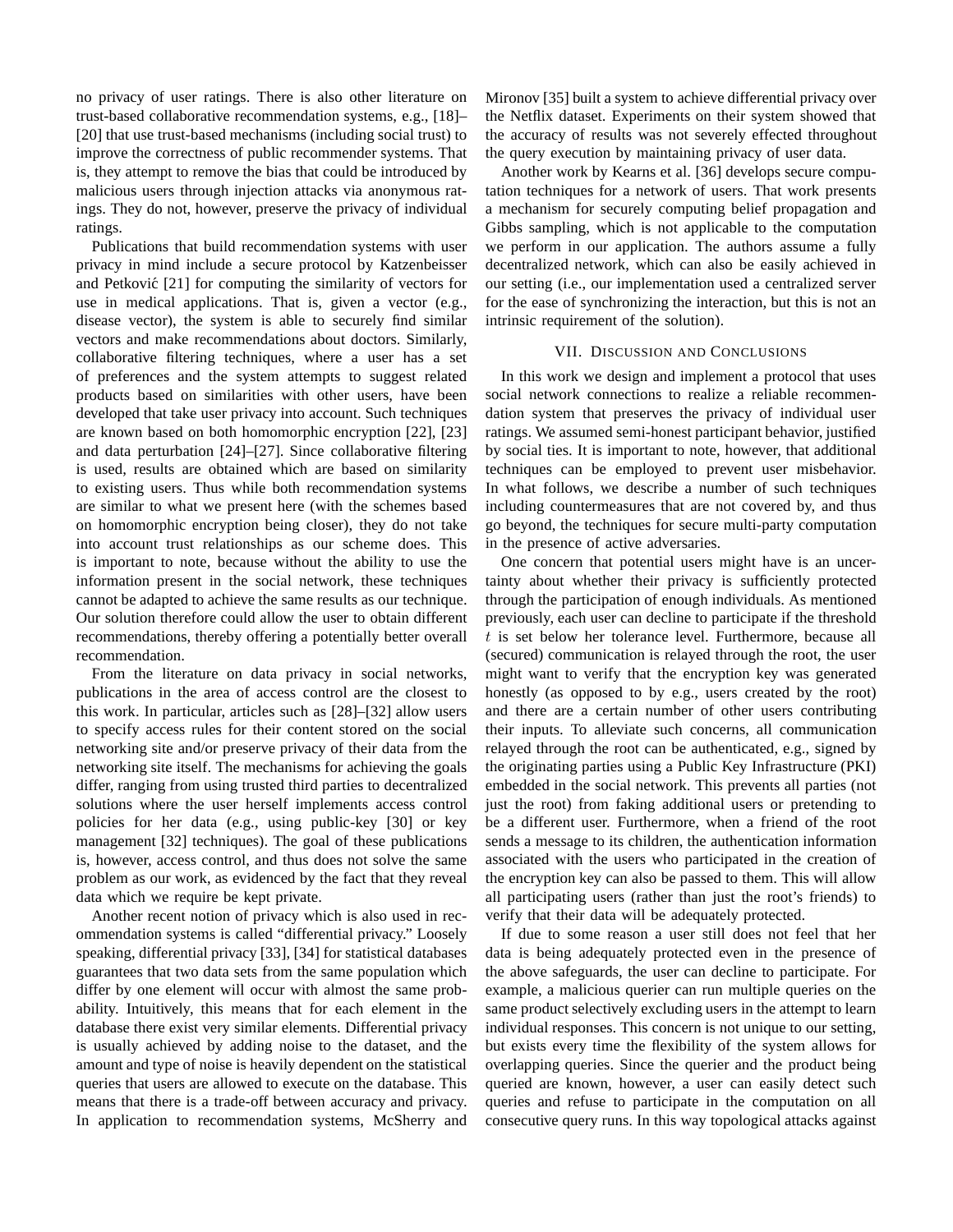the system can be mitigated. The user also has an oblivious way of declining to participate by submitting a 0 rating (this is especially meaningful in social networks where users may not want to offend their friends by declining to participate). It is important to note that the computation of the result requires at least  $t$  users to participate. This means that performing the computation multiple times (i.e., one time including the information given by user  $U$ , and another not) is impossible without the collusion of  $t$  users. Since we assume this is not the case, users are safe from such attacks.

We note that the aggregation strategy used by this protocol is easily modifiable at the user level. When a user is asked to return a rating, they are not required to incorporate the knowledge of their neighborhood. Similarly, they are not required to incorporate their personal knowledge. Each individual user is instead allowed to amalgamate the results in the way they deem most accurately reflects their rating for the item. This is very powerful as it allows users to easily and quickly alter how their ratings are generated (e.g., via a web interface) without changing the underlying protocol.

While in the above we focused on the protection of the users contributing their ratings, a concern the querier might have is that a single invalid user rating can render the entire computation useless. For example, a user can submit a rating significantly exceeding the maximum valid rating or a negative rating. This problem can be addressed at relatively low cost by enforcing range checking on each rating: For a leaf node, such verification can be performed using range or set membership zero-knowledge proof of knowledge of their rating and weight, which are known for Paillier encryption. For intermediate nodes that do not have knowledge of a rating they assemble in encrypted form, range checks instead can be performed using joint execution of LessOrEqual on the value  $s_i/w_i$ . While a user can always set her rating to any value in the range, its effect on the overall result will be marginal as it will be averaged with all other friends' ratings based on a selected weight.

Finally, we note that our implementation of the comparison operation is based on homomorphic encryption, while recent literature [37] reports that for the two-party case optimized implementations of generic garbled circuits [37]–[39] provide the best performance results. There are no equivalent studies for the multi-party case, but the efficiency of alternative implementations is worth investigating in the future.

#### VIII. ACKNOWLEDGMENTS

Research was sponsored in part by the grant AFOSR-FA9550-09-1-0223, and the Army Research Laboratory under Cooperative Agreement Number W911NF-09-2-0053. The views and conclusions contained herein are those of the authors and should not be interpreted as representing the official policies, either expressed or implied, of the Army Research Laboratory or the U.S. Government. The U.S. Government is authorized to reproduce and distribute reprints for Government purposes notwithstanding any copyright notation herein.

#### **REFERENCES**

- [1] M. Atallah, M. Bykova, J. Li, K. Frikken, and M. Topkara, "Private collaborative forecasting and benchmarking," in *ACM Workshop on Privacy in the Electronic Society (WPES)*, 2004, pp. 103–114.
- [2] P. Bunn and R. Ostrovsky, "Secure two-party k-means clustering," in *ACM Conference on Computer and Communications Security (CCS)*, 2007, pp. 486–497.
- [3] M. Blanton and M. Aliasgari, "Secure computation of biometric matching," Department of Computer Science and Engineering, University of Notre Dame, Tech. Rep. 2009–03, 2009.
- [4] P. Paillier, "Public-key cryptosystems based on composite degree residuosity classes," in *Advances in Cryptology – EUROCRYPT*, ser. LNCS, vol. 1592, 1999, pp. 223–238.
- [5] P.-A. Fouque, G. Poupard, and J. Stern, "Sharing decryption in the context of voting or lotteries," in *International Conference on Financial Cryptography (FC)*, ser. LNCS, vol. 1962, 2000, pp. 90–104.
- [6] I. Damgård and M. Jurik, "A generalisation, a simplification and some applications of Paillier's probabilistic public-key system," in *International Workshop on Practice and Theory in Public Key Cryptography (PKC)*, 2001, pp. 119–136.
- [7] D. Boneh and M. Franklin, "Efficient generation of shared RSA keys," *Journal of the ACM*, vol. 48, no. 4, pp. 702–722, 2001.
- [8] I. Damgård and M. Koprowski, "Practical threshold RSA signatures without a trusted dealer," in *Advances in Cryptology – EUROCRYPT*, ser. LNCS, vol. 2045, 2001, pp. 152–165.
- [9] T. R. Hoens, M. Blanton, and N. Chawla, "A private and reliable recommendation system using a social network," Department of Computer Science and Engineering, University of Notre Dame, Tech. Rep. 2010– 05, 2010.
- [10] B. Schoenmakers and P. Tuyls, "Efficient binary conversion for Paillier encrypted values," in *Advances in Cryptology – EUROCRYPT*, ser. LNCS, vol. 4004, 2006, pp. 522–537.
- [11] M. Malkin, T. Wu, and D. Boneh, "Experimenting with shared generation of RSA keys," in *Symposium on Network and Distributed System Security (NDSS)*, 1999, pp. 43–56.
- [12] Y. Frankel, P. MacKenzie, and M. Yung, "Robust efficient distributed RSA-key generation," in *ACM Symposium on Theory of Computing (STOC)*, 1998, pp. 663–672.
- [13] M. Ibrahim, "Eliminating quadratic slowdown in two-prime RSA function sharing," *International Journal of Network Security (IJNS)*, vol. 7, no. 1, pp. 106–113, 2008.
- [14] I. Biehl and T. Takagi, "A new distributed primality test for shared RSA keys using quadratic fields," in *Australasian Conference on Information Security and Privacy (ACISP)*, 2002, pp. 1–16.
- [15] I. Damgård and G. Mikkelsen, "Efficient, robust and constant-round distributed RSA key generation," in *Theory of Cryptography Conference (TCC)*, 2010, pp. 183–200.
- [16] M. Jamali and M. Ester, "Trustwalker: a random walk model for combining trust-based and item-based recommendation," in *ACM SIGKDD International Conference on Knowledge Discovery and Data Mining (KDD)*, 2009, pp. 397–406.
- [17] J. Golbeck and J. Hendler, "FilmTrust: Movie recommendations using trust in web-based social networks," in *IEEE Consumer Communications and Networking Conference (CCNC)*, 2006, pp. 282–286.
- [18] P. Massa and P. Avesani, "Trust-aware collaborative filtering for recommender systems," in *International Conference on Cooperative Information Systems (CoopIS)*, ser. LNCS, vol. 3290, 2004, pp. 492–508.
- [19] Y.-M. Li and C.-P. Kao, "TREPPS: A trust-based recommender system for peer production services," *Expert Systems with Applications (ESWA)*, vol. 36, no. 2, pp. 3263–3277, 2009.
- [20] F. Zhang, L. Bai, and F. Gao, "A user trust-based collaborative filtering recommendation algorithm," in *International Conference on Information and Communications Security (ICICS)*, 2009, pp. 411–424.
- [21] S. Katzenbeisser and M. Petkovic, "Privacy-preserving recommendation systems for consumer healthcare services," in *International Conference on Availability, Reliability and Security (ARES)*, 2008, pp. 889–895.
- [22] J. Canny, "Collaborative filtering with privacy," in *IEEE Symposium on Security and Privacy*, 2002, pp. 45–57.
- [23] -, "Collaborative filtering with privacy via factor analysis," in *ACM SIGIR Conference on Research and Development in Information Retrieval (SIGIR)*, 2002, pp. 238–245.